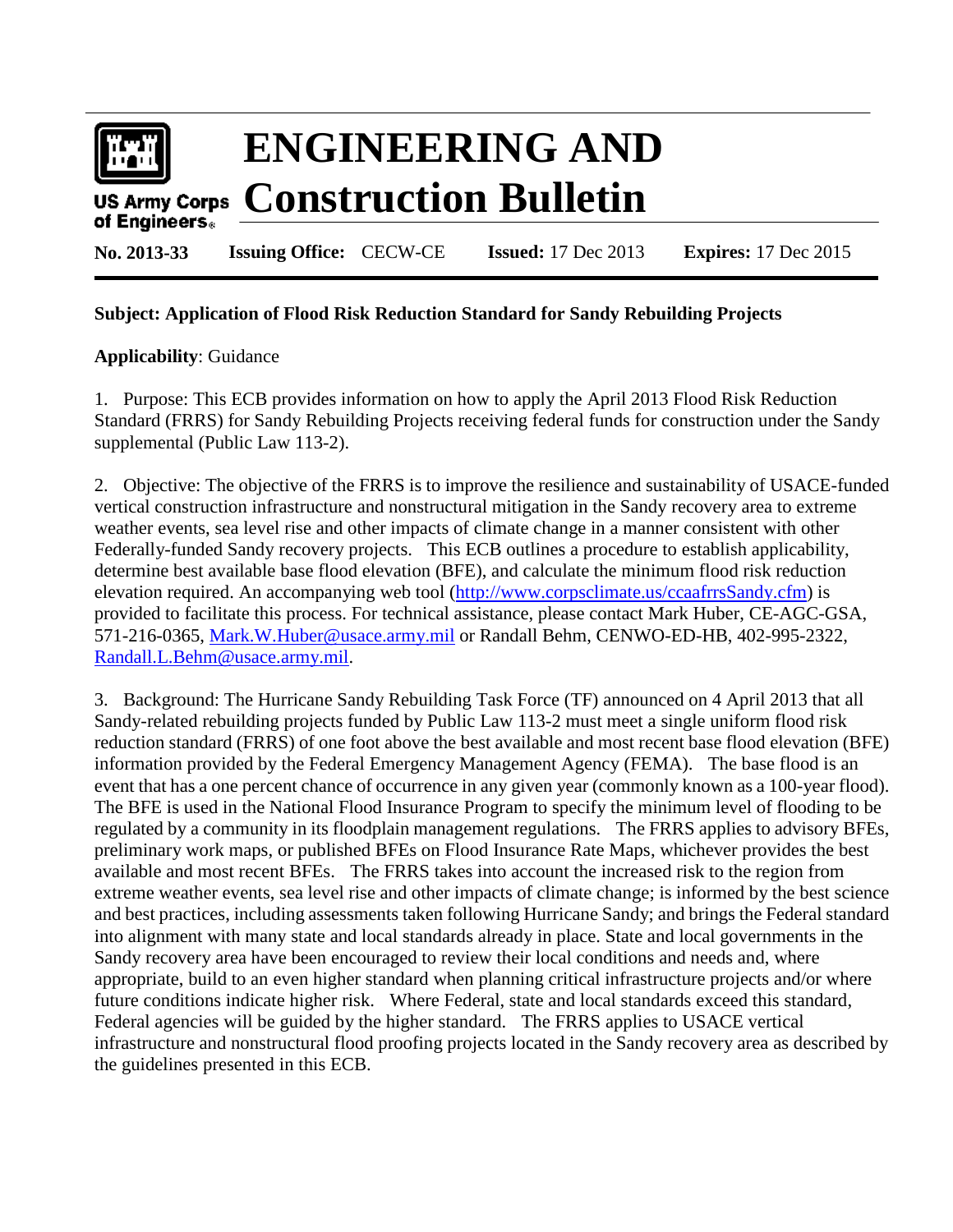4. Future expansion: The FRRS is a consistent minimum standard applicable to Sandy-related USACE vertical infrastructure and nonstructural retrofitting projects that are supported by Federal funding under Public Law 113-2. The FRRS does not supersede current USACE guidance for incorporating the direct and indirect physical effects of projected future sea-level change across the project life cycle in managing, planning, engineering, designing, constructing, operating, and maintaining USACE projects and systems of projects. At this time, the FRRS does not extend beyond the Sandy-affected area as described by the guidelines presented in Appendix A. The FRRS may be expanded to other areas of the United States in the future.

5. References:

a. Public law 113-2, "Disaster Relief Appropriations Act, 2013." <http://www.gpo.gov/fdsys/pkg/PLAW-113publ2/pdf/PLAW-113publ2.pdf>

b. Executive Order 11988 "Floodplain Management." <http://water.epa.gov/lawsregs/guidance/wetlands/eo11988.cfm>

c. Presidential Policy Directive 21, "Critical Infrastructure Security and Resilience," [http://www.whitehouse.gov/the-press-office/2013/02/12/presidential-policy-directive-critical-infra](http://www.whitehouse.gov/the-press-office/2013/02/12/presidential-policy-directive-critical-infrastructure-security-and-resil) [structure-security-and-resil](http://www.whitehouse.gov/the-press-office/2013/02/12/presidential-policy-directive-critical-infrastructure-security-and-resil)

d. Hurricane Sandy Rebuilding Task Force Flood Risk Reduction Standard, 4 April 2013. [http://portal.hud.gov/hudportal/HUD?src=/sandyrebuilding/FRRS.](http://portal.hud.gov/hudportal/HUD?src=/sandyrebuilding/FRRS)

e. ER 500-1-1, "Emergency Employment of Army and Other Resources – Civil Emergency Management Program [PL84-99 RIP]."

[http://www.publications.usace.army.mil/Portals/76/Publications/EngineerRegulations/ER\\_500-1-1](http://www.publications.usace.army.mil/Portals/76/Publications/EngineerRegulations/ER_500-1-1.pdf) [.pdf](http://www.publications.usace.army.mil/Portals/76/Publications/EngineerRegulations/ER_500-1-1.pdf)

f. ER 1100-2-8162, "Incorporating Sea Level Change in Civil Works Programs."

g. ER 1105-2-100, "Planning Guidance Notebook." [http://www.publications.usace.army.mil/Portals/76/Publications/EngineerRegulations/ER\\_1105-2-](http://www.publications.usace.army.mil/Portals/76/Publications/EngineerRegulations/ER_1105-2-100.pdf) [100.pdf](http://www.publications.usace.army.mil/Portals/76/Publications/EngineerRegulations/ER_1105-2-100.pdf)

h. ER 1165-2-26, "Implementation of Executive Order 11988 on Flood Plain Management." [http://www.publications.usace.army.mil/Portals/76/Publications/EngineerRegulations/ER\\_1165-2-](http://www.publications.usace.army.mil/Portals/76/Publications/EngineerRegulations/ER_1165-2-26.pdf) [26.pdf](http://www.publications.usace.army.mil/Portals/76/Publications/EngineerRegulations/ER_1165-2-26.pdf)

i. EP 1165-2-314, "Flood Proofing." [http://www.publications.usace.army.mil/Portals/76/Publications/EngineerPamphlets/EP\\_1165-2-3](http://www.publications.usace.army.mil/Portals/76/Publications/EngineerPamphlets/EP_1165-2-314.pdf) [14.pdf](http://www.publications.usace.army.mil/Portals/76/Publications/EngineerPamphlets/EP_1165-2-314.pdf)

j. ECB 2013-27,"Use of Non-NOAA Tide Gauge Records for Computing Relative Sea Level Change." [http://www.corpsclimate.us/docs/ecb\\_2013\\_27.pdf](http://www.corpsclimate.us/docs/ecb_2013_27.pdf)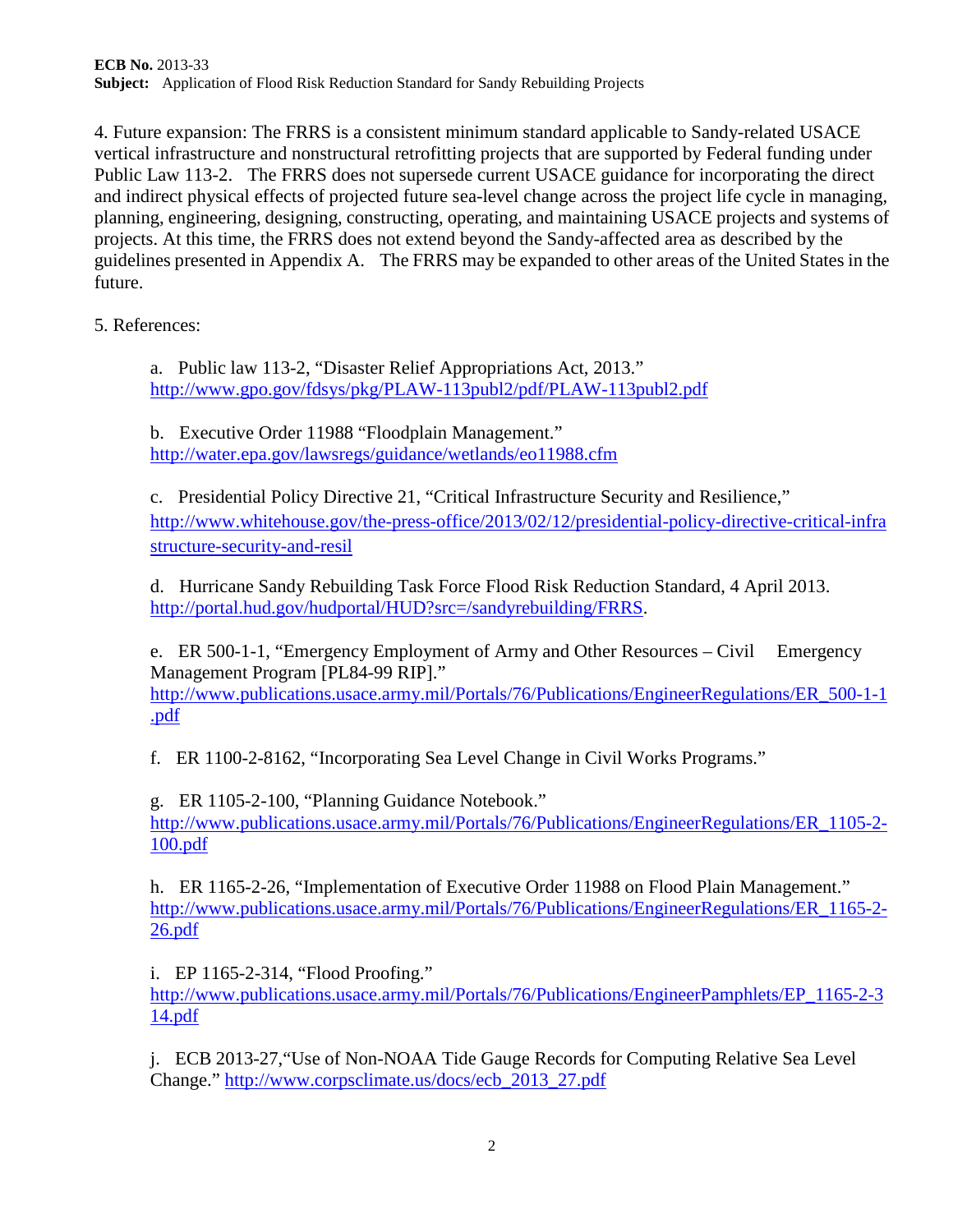k. USACE National Flood Proofing Committee, <http://www.usace.army.mil/Missions/CivilWorks/ProjectPlanning/nfpc.aspx>

l. Additional information on nonstructural policies may be found in the Water Resources Development Act of 1974, the Water Resources Development Act of 1996, and the Water Resources Development Act of 1999.

6. Guidance: All USACE Sandy-related vertical construction infrastructure and nonstructural mitigation projects funded by Public Law 113-2 should access the web tool provided at <http://www.corpsclimate.us/ccaafrrsSandy.cfm> and assess the following:

a. Establish whether the project is located within or outside the applicable geographic area of the Sandy recovery area containing projects funded by Public Law 113-2;

b. Establish whether the project is funded by Public Law 113-2;

c. Determine best available base flood elevation (BFE) for the project location and the nearest long-term tide gauge with acceptable record length;

d. Add one foot to the BFE to determine the minimum FRRS elevation.

e. Identify whether the applicable local minimum flood risk reduction standard is more restrictive (i.e., higher) than the minimum FRRS of one foot plus BFE. If so, add the local FRRS to the BFE to obtain the local FRRS elevation;

f. The most restrictive (highest) elevation in steps d and e will be the required minimum elevation of the first floor of vertical infrastructure and for rebuilding or incorporating nonstructural retrofits to existing structures.

7. The point of contact for this ECB is Dr. Kate White, P.E., Senior Lead, Global and Climate Change, USACE-IWR, 603-646-4187, email: Kathleen.D.White@usace.army.mil.

//S// Encls JAMES C. DALTON, P.E., SES Chief, Engineering and Construction Directorate of Civil Works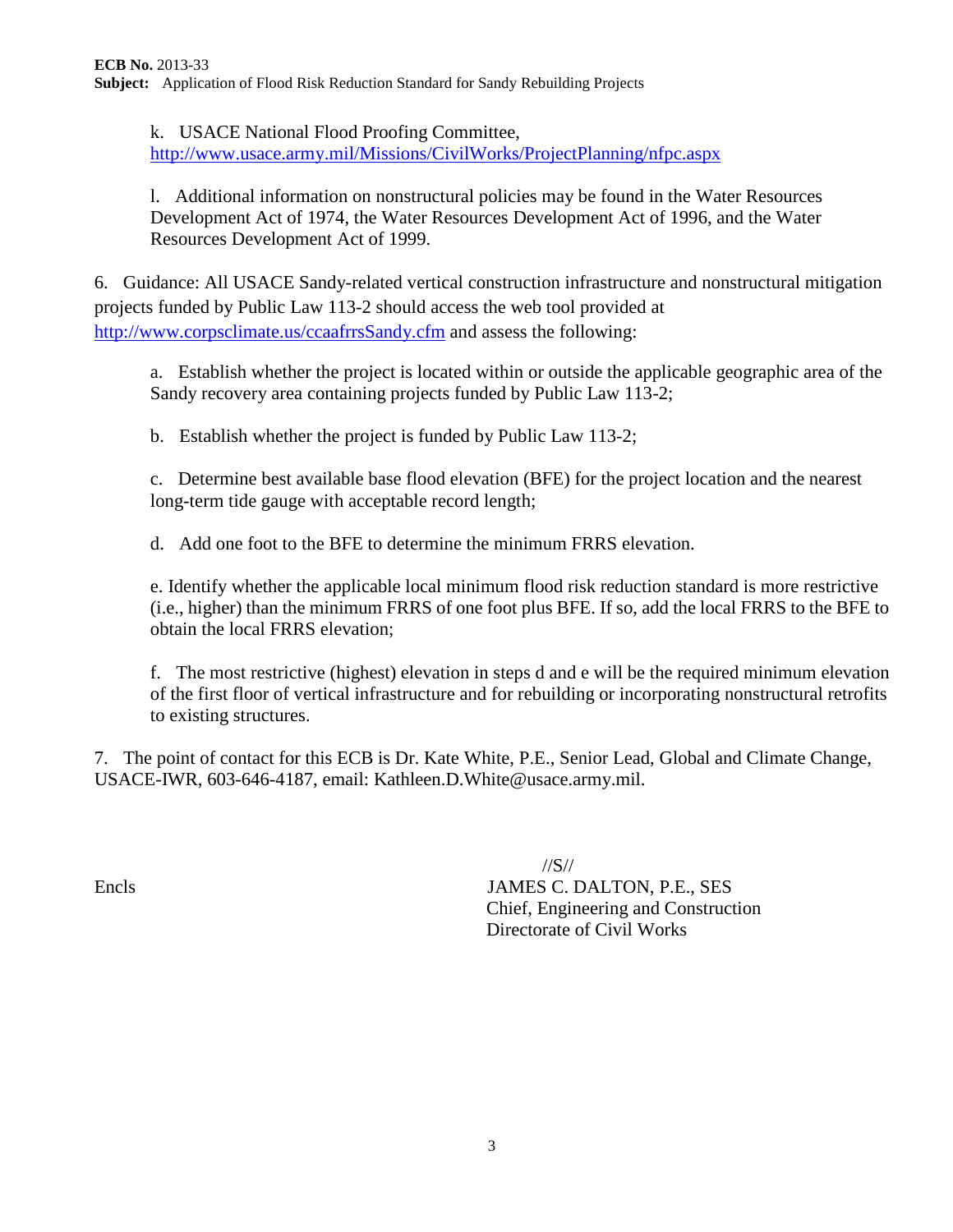## APPENDIX: INSTRUCTIONS FOR ESTABLISHING APPLICABILITY OF FRRS

1. Computation of FRRS elevation required for USACE Sandy-related rebuilding or retrofitting projects that are vertical construction infrastructure and nonstructural mitigation and funded by Public Law 113-2 should follow these steps:

- a. Is the project located within the designated Sandy recovery area? If yes, continue on to 1b. If no, the FRRS does not apply.
- b. Is the project funded by funded by Public Law 113-2? If yes, continue on to 1c. If no, the FRRS does not apply.
- c. Is the project considered vertical construction infrastructure or nonstructural mitigation? If yes, continue on to 1d. If no, the FRRS does not apply.
- d. Using the web tool at [\(http://www.corpsclimate.us/ccaafrrsSandy.cfm\)](http://www.corpsclimate.us/ccaafrrsSandy.cfm), locate the project site and identify the BFE.
- e. The minimum FRRS is 1.0 ft plus the BFE. To determine the local FRRS, the appropriate state, county and municipal officials shall be consulted to determine whether a more restrictive standard exists. Enter the local FRRS in the table.
- f. Click on the "Calculate" button to calculate the most restrictive (highest) elevation of the BFE plus minimum FRRS or the BFE plus local FRRS.

2. Example: Assume that a vertical construction infrastructure or nonstructural mitigation project funded by Public Law 113-2 is located at the intersection of Rte 35 and Johnson Road in Mantoloking, NJ.

- a. The project is within the designated Sandy recovery area.
- b. The project funded by funded by Public Law 113-2.
- c. In this example, the project is considered vertical construction infrastructure or nonstructural mitigation.
- d. Using the tool, the project site is shown in Figure A-1. The BFE for a project at this location is elevation 8 ft NAVD88. Enter the BFE elevation in the web tool table.
- e. In this example, the applicable local minimum standard (as of November 2013) would be the State of New Jersey's Flood Control Hazard Act Rules [\(N.J.A.C 7:13\)](http://www.nj.gov/dep/rules/rules/njac7_13.pdf) which state that "The lowest floor of the building is reconstructed or elevated to at least one foot above the flood hazard area design flood elevation." Therefore, the local FRRS is 1.0 ft above the BFE, the same as the minimum FRRS. Enter the local FRRS of 1.0 ft in the web tool and click on the "Calculate" button to calculate the most restrictive elevation, which is 8.0 ft NAVD88 for this example (See Figure A-2).